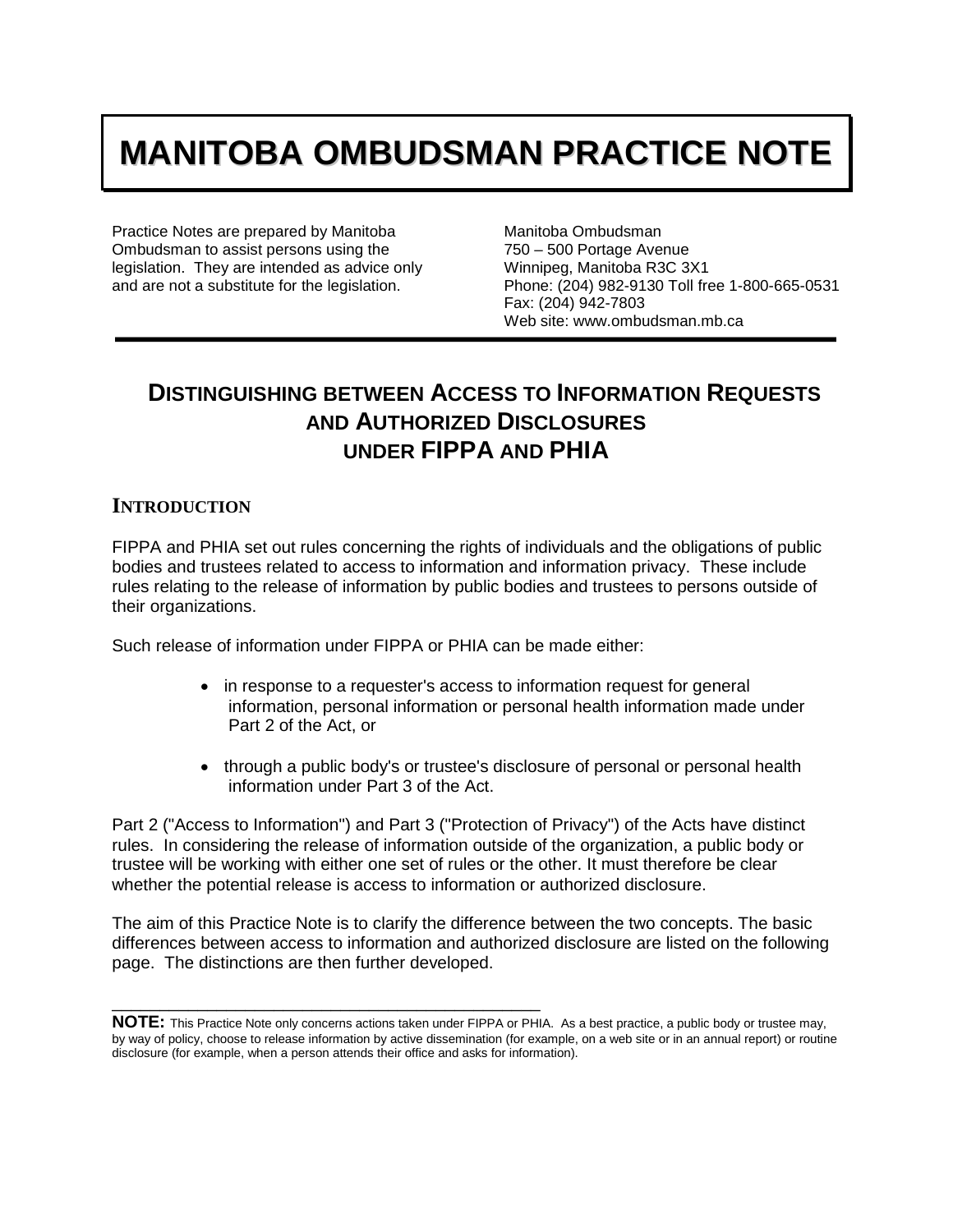## **DIFFERENCES BETWEEN ACCESS TO INFORMATION AND AUTHORIZED DISCLOSURES**

| <b>Access to Information Under Part 2</b>                                                                                                                                                                                                                                         | <b>Authorized Disclosure Under Part 3</b>                                                                                                                                                                                                                                                                                                                                                                               |
|-----------------------------------------------------------------------------------------------------------------------------------------------------------------------------------------------------------------------------------------------------------------------------------|-------------------------------------------------------------------------------------------------------------------------------------------------------------------------------------------------------------------------------------------------------------------------------------------------------------------------------------------------------------------------------------------------------------------------|
| The rules relating to access to information are found in<br>Part 2 of FIPPA and PHIA.                                                                                                                                                                                             | Authorized disclosure of information is a privacy<br>concept; the rules concerning privacy are contained in<br>Part 3 of FIPPA and PHIA.                                                                                                                                                                                                                                                                                |
| Access to information is a right, exercised by a<br>requester making an access to information request<br>under FIPPA or PHIA.                                                                                                                                                     | Authorized disclosure is a choice available to a public<br>body or trustee to release information subject to<br>prevailing privacy rules in FIPPA and PHIA.                                                                                                                                                                                                                                                             |
| An access to information request triggers a formal, time-<br>based process outlined under FIPPA for personal<br>information or under PHIA for personal health<br>information.                                                                                                     | There is no process set out under FIPPA or PHIA for<br>undertaking an authorized disclosure of information.                                                                                                                                                                                                                                                                                                             |
| Access to information applies to personal information<br>and general (non-personal) information under FIPPA<br>and to personal health information under PHIA.                                                                                                                     | Authorized disclosure, being a privacy concept, applies<br>only to personal information under FIPPA and personal<br>health information under PHIA.                                                                                                                                                                                                                                                                      |
| A public body or trustee should not probe into why or for<br>what purpose the requester is making an access<br>request. However, a requester may need to provide<br>contextual information to enable the public body or<br>trustee to identify records responsive to the request. | If a public body or trustee chooses to disclose personal<br>or personal health information, it must ensure that it is<br>authorized to do so by at least one of the disclosure<br>provisions under FIPPA or PHIA. This requires<br>knowledge of why the disclosure will be made.                                                                                                                                        |
| In an access to information request under FIPPA or<br>PHIA, release is the rule, subject to applicable<br>exceptions that should be interpreted narrowly.                                                                                                                         | FIPPA and PHIA authorize disclosure to be made in<br>certain circumstances, but do not impose on the public<br>body or trustee a duty to disclose. A duty to disclose<br>can, however, be imposed by another Act or by virtue of<br>a court order, for example. Fulfilling a duty to disclose in<br>such circumstances would be allowable as an<br>authorized disclosure under FIPPA or PHIA.                           |
| Where excepted information can reasonably be severed<br>from a record, it must be severed, and access must be<br>given to the remainder of the record. This provides as<br>much access to the requested information as possible.                                                  | If the public body or trustee chooses to disclose<br>information, the disclosure must be limited to the<br>minimum amount necessary to accomplish the purpose<br>for which it is disclosed.                                                                                                                                                                                                                             |
| In the access to information process under FIPPA and<br>PHIA, a requester who does not receive access to all of<br>the requested records has the right of complaint to the<br>Ombudsman.                                                                                          | A complaint about a decision not to disclose may be<br>made to the Ombudsman only by a family member of a<br>deceased person, where disclosure was not made<br>under $44(1)(z)$ of FIPPA.<br>A complaint about a decision to disclose may be made<br>to the Ombudsman by an individual who believes that<br>disclosure of his or her personal or personal health<br>information was not authorized under FIPPA or PHIA. |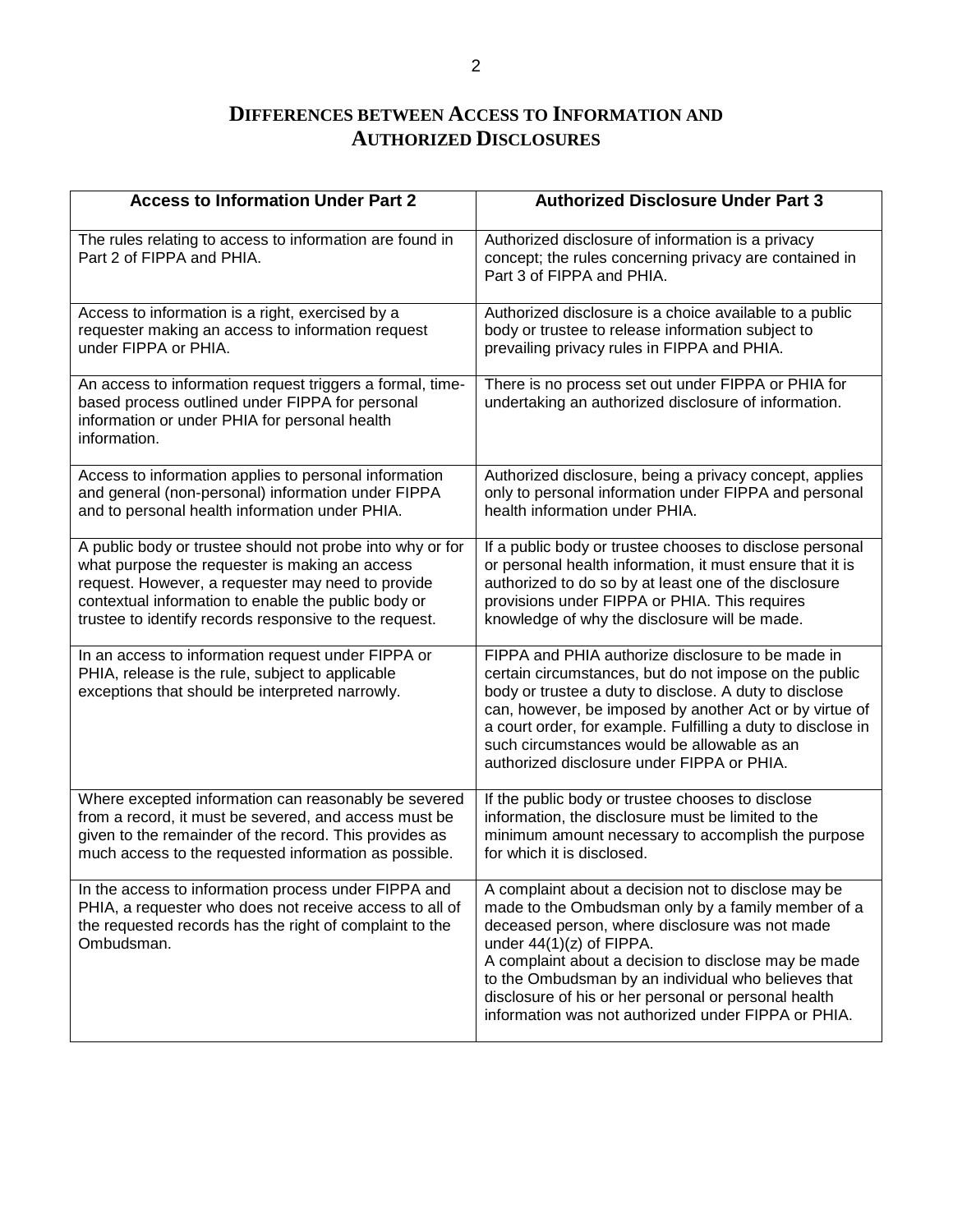## **ACCESS TO INFORMATION**

Part 2 of FIPPA and PHIA sets out a formal access to information process that is triggered once a person makes a request for access to a record. The request will require a response from the public body or trustee, which will have to be in writing (except where all requested information in a PHIA request is provided at the time of request). Specific contents are required in the response, which must be made within a particular time-frame.

Under FIPPA, it will usually be clear that an access to information request is being made because the Act requires that a particular form is used (subsection 8(2)). However, a requester may make an oral request if he or she has a limited ability to read or write English or French or has a disability or condition that affects his or her ability to make a written request (subsection 8(3)). In that event, it would be expected that the public body would help complete the form on the individual's behalf as there is a duty to make every reasonable effort to assist an applicant (subsection 9).

Under PHIA, a request for information does not have to be made in writing, but the trustee may require that it is (subsection 5(2)). In that event, there is no requirement of how the written request is to be set out. A trustee has a duty to make every reasonable effort to assist an individual making a request (subsection 6(2)).

The requester has a right of access to the requested information under FIPPA or PHIA, subject to specific exceptions set out in Part 2 of the Act. The exceptions or limitations should be interpreted narrowly. Severing of excepted information is required, resulting in as much information as possible being released. The reason why the access request is being made or for what purpose the information will be used should not be probed by a public body or trustee. The context of the access request may, however, be relevant to identifying records that would be responsive to the request.

Under FIPPA and PHIA, a requester has a right to make a complaint about access, including that he or she did not receive all of the information that was requested (FIPPA subsection 59(1) and PHIA subsection 39(1)). Note, however, that sections 33 and 34 of FIPPA address the possibility that an access request may, in the opinion of another person (third party), invade their personal privacy or affect their interests and a process for considering this is provided. This may result in a complaint to the Ombudsman by the third party where a public body has decided to give access to the requested record.

### **AUTHORIZED DISCLOSURE (APPLICABLE ONLY TO PERSONAL AND PERSONAL HEALTH INFORMATION)**

Part 3 of FIPPA and PHIA sets out rules on how public bodies and trustees are required to protect the personal and personal health information they maintain. These rules became operational once FIPPA and PHIA came into effect and public bodies and trustees must comply with them. The rules are a minimum standard, but public bodies and trustees can voluntarily follow a higher level of privacy protection.

For a disclosure to be compliant with FIPPA or PHIA, it must be "authorized" or permitted by the Act (FIPPA subsection 42(1) and PHIA subsection 20(1)). A public body or trustee will be authorized to disclose personal or personal health information if one or more of the situations described in section 44 of FIPPA or section 22, 23, 23.1, 23.2 or 24 of PHIA applies. In most of these situations by far, the public body or trustee is not required to provide the information